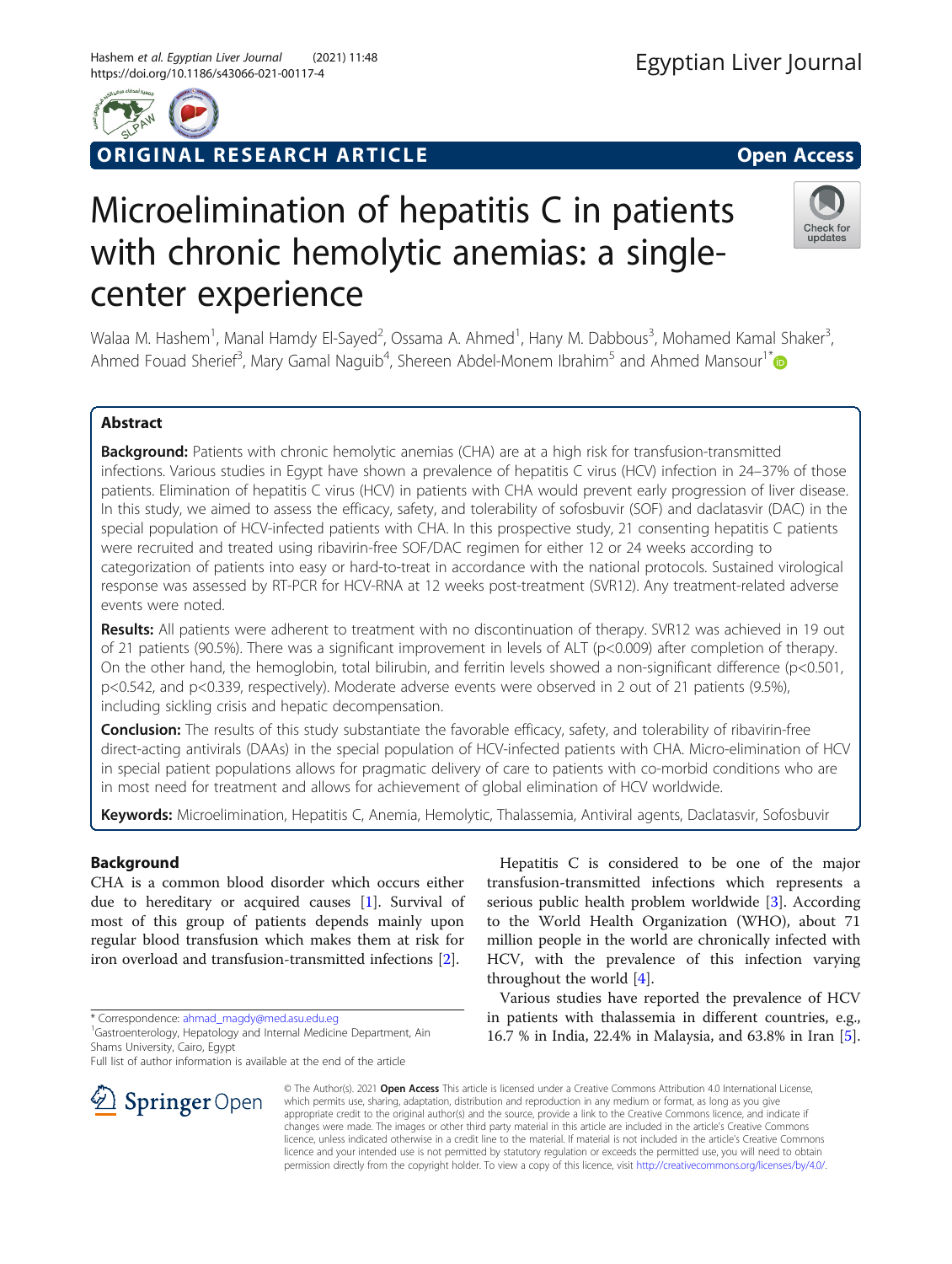In Egypt, studies conducted in different regions showed that the prevalence ranged between 24 and 37% [[2\]](#page-5-0).

Pegylated interferon-α (PEG-INF) and ribavirin (RBV) was the only treatment available for HCV infection for several years. It showed a moderate efficacy in patients with chronic hemolytic anemias especially those with thalassemia. Its use was also limited by poor tolerance, and some concerns about RBV-induced hemolysis [\[6](#page-5-0)].

The advent of DAAs has brought about a sudden renaissance in the treatment of chronic HCV infection with SVR rates now routinely >90%. The shorter treatment duration and fewer side effects make DAAs the current standard of care for treatment of HCV in adults [[7\]](#page-5-0). According to recent guidelines, patients with chronic hemolytic anemias should be treated with DAAs, preferably by RBV-free regimens [\[8](#page-5-0)].

The efficacy of the new DAAs regimens helped WHO to adopt its first Global Health Sector Strategy on Viral Hepatitis in 2016. Its goal was to simply combat hepatitis by calling for the elimination of HCV as a public health threat by 2030. The strategy defined elimination as an 80% reduction in new HCV infections and a 65% reduction in HCV mortality [\[9\]](#page-5-0).

The most accepted pragmatic approach was to break down the national elimination goals into smaller subgoals uniquely tailored for individual populations, for which treatment and prevention strategies can be delivered more quickly and efficiently. This concept was known as "micro-elimination". Among these individual populations are patients with hemolytic anemias [\[10\]](#page-5-0).

Micro-elimination strategy was accepted globally, and most high-income countries have already begun its implementation [\[11\]](#page-5-0). Other countries including Egypt, Iceland, Portugal, and Spain have also undertaken such strategy as a step to achieve broader elimination goals aimed at the general population [\[10](#page-5-0)].

Limited studies addressed the efficacy and safety of the currently available DAAs in this special population. Therefore, this study aimed to assess the efficacy and safety of SOF/DAC regimen in patients with CHA and HCV infection.

## Methods

This was a prospective study of patients diagnosed with chronic HCV infection who presented to our institution to receive therapy with DAAs between January 2018 and January 2020. Out of 9500 registered patients, 171 (1.8%) were diagnosed with co-morbid hematological disorders; among those, 21 had chronic hemolytic anemias. Patients with decompensated liver disease, hepatitis B virus (HBV), or human immune-deficiency virus (HIV) co-infection and those with underlying malignancies were excluded. An informed written consent was obtained from all patients before inclusion in this study.

The study was approved by the Ethical Review Board of our institution (Reference Number: FMASU M S 67/ 2019). The study protocol conforms to the ethical guidelines of the 1975 Declaration of Helsinki as reflected in a priori approval by the institution's human research committee.

The demographics of enrolled patients, type of hemolytic anemia, treatment status (naïve or experienced), frequency of blood transfusion, and type of iron chelators before treatment were all recorded both electronically and in a patient report form.

Baseline investigations included complete blood count (CBC), alanine aminotransferase (ALT), aspartate aminotransferase (AST), serum total and indirect bilirubin, serum albumin, international normalization ratio (INR), serum creatinine, alpha-fetoprotein, serum ferritin level, and pelvi-abdominal ultrasound, in addition to noninvasive assessment of liver stiffness by FIB4 and APRI scores. HCV viral load was determined by real-time polymerase chain reaction (RT-PCR) assay.

All patients received SOF 400mg and DAC 60mg daily. None of the patients received RBV in addition to their treatment regimen to avoid the hematological adverse events. The treatment duration ranged between 12 and 24 weeks according to baseline patients' categorization as either easy or hard to treat in accordance with the national protocols.

Patients were categorized as hard to treat if meeting any of the following criteria: PEG-INF treatmentexperienced (TE), total bilirubin ≥1.2 mg/dl, serum albumin ≤3.5 g/dl, INR ≥1.2, or platelet count <15,0000/ mm<sup>3</sup> . The easy to treat group included 8 patients who were treated with SOF/DAC for 12 weeks. The difficult to treat group included 13 patients who were treated with SOF/DAC for 24 weeks.

Patients underwent a 4-weekly follow-up of CBC, serum total and indirect bilirubin, ALT, AST, INR, and serum creatinine. The monthly blood transfusion requirements, as well as any treatment-related adverse events, were recorded every visit. Twelve weeks after the end of SOF/ DAC treatment, patients were tested for SVR12 HCV-RNA, serum ferritin level, a pelvi-abdominal ultrasound, and non-invasive assessment of liver fibrosis by FIB-4 and APRI. Change in blood transfusion and iron chelators requirements compared to baseline was also recorded.

The primary aim of our study was to assess the effectiveness of SOF/DAC regimen in this special population of patients by achievement of SVR as defined by undetectable HCV RNA twelve weeks after the end of therapy. The secondary aim was to study the safety and tolerability of DAAs in this special population of patients. All treatment-related adverse events were noted.

All results were collected, tabulated, and statistically analyzed using computer software (IBM SPSS ver. 22).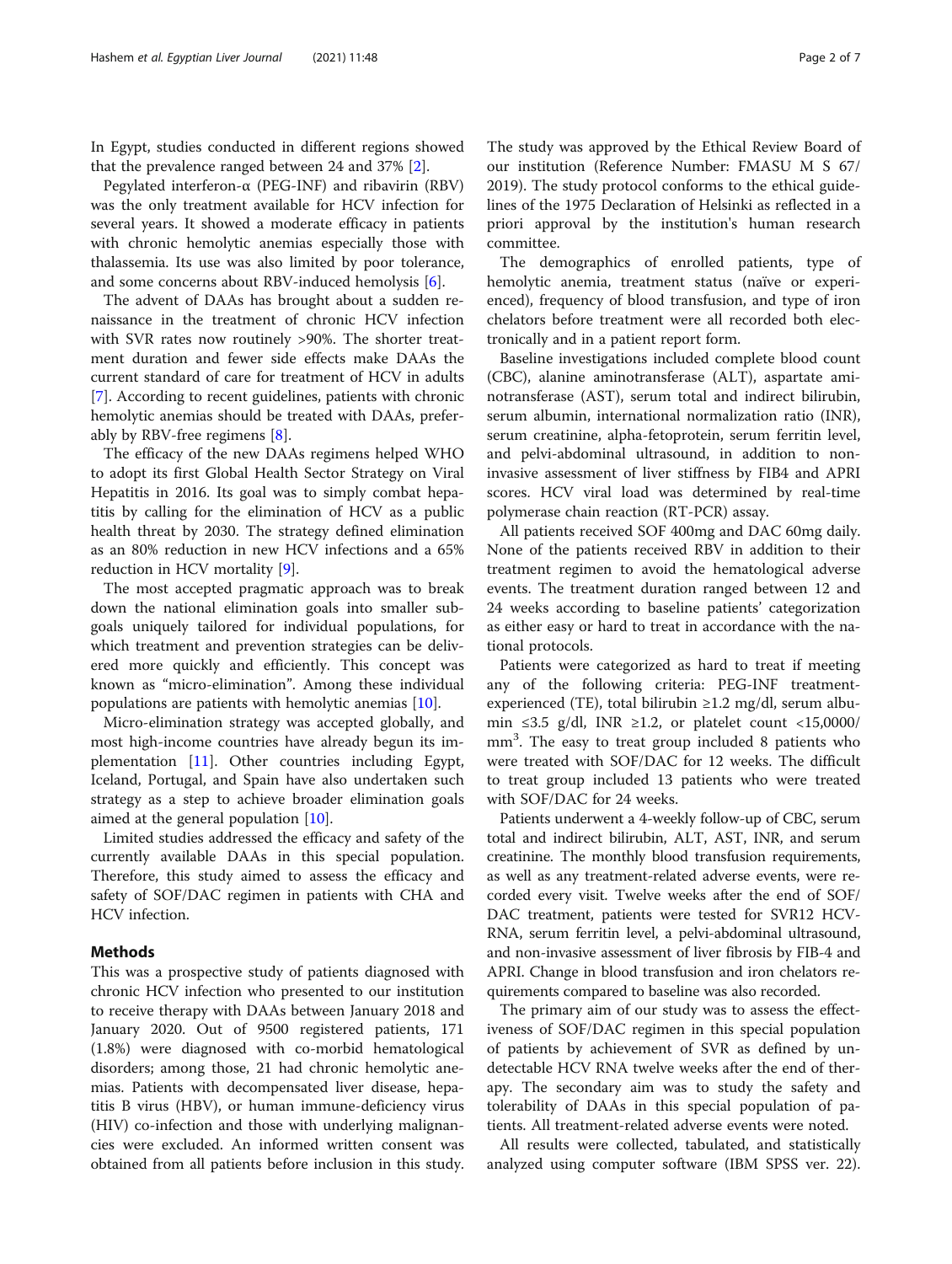Descriptive statistical tests of frequency, mean, and standard deviation (SD) were used to describe the obtained data. Moreover, different variables were compared before and after treatment using paired T-test (for parametric data) and related-sample Wilcoxon signed-rank test (for non-parametric data).

## Results

## Study population

This study included 21 patients with CHA recruited from our institution. These patients included 11 females (52.4%) and 10 males (47.6%), with age ranging between 18 and 62 years (median 33 years). Most of the patients were diagnosed with β-thalassemia (12 patients with thalassemia major [57.1%] and 6 patients with thalassemia intermedia [28.6%]). All patients were treatmentnaïve apart from one patient who had been previously treated with PEG-INF (95.2% vs 4.8%, respectively). All patients were either non-cirrhotic or compensated liver cirrhosis (Child A/B). Decompensated cirrhotic patients were excluded from the study. The rest of patients' characteristics and baseline laboratory investigations are summarized in Tables [1](#page-3-0) and [2](#page-3-0).

Patients received iron chelator therapy as follows: desferoxamine was given intravenously at a dose of 40–50 mg/kg/day over 8–12 h for 5–7 days/week. Deferiperone was given orally at an initial dose of 75mg/kg/day, and a maximum dose of 99 mg/kg/day. The total daily dose was divided twice or thrice daily. No dose adjustment was needed for patients with mild or moderate impairment of hepatic function. Deferasirox was given orally at a dose of 10 mg/kg/day with a maximum dose of 20 mg/ kg/day. No dose adjustment was required in patients with Child A, while the dose was decreased by 50% in patients with Child B.

## Treatment response

Nineteen out of 21 patients (90.5%) achieved SVR 12 weeks after the end of DAA therapy. The only treatment-experienced (TE) patient in the study achieved SVR (100%), while 18 out of 20 treatmentnaïve patients (TN) achieved SVR (90%). According to treatment duration, all 8 patients who received treatment for 12 weeks achieved SVR (100%), while 11 out of 13 patients who received treatment for 24 weeks achieved SVR (84.6%). Both non-responders were βthalassemia major patients with advanced liver disease treated with SOF 400 mg and DAC 60 mg for 24 weeks. They were ineligible to receive RBV to avoid increased frequency of blood transfusion (mean Hb 7.65 g/dl).

The first non-responder was a 33-year-old female patient who presented with baseline HCV-RNA of 1,458, 963 copies/ml, elevated transaminases (ALT 61 IU/L, AST 116 IU/L), serum ferritin 577 ng/ml, and advanced liver fibrosis (fibroscan liver stiffness 9.6 kPa, F3). She was kept on Deferasirox for iron chelation. The patient was retreated using ritonavir-boosted paritaprevir/ombitasvir and SOF for 24 weeks due to RBV ineligibility and achieved SVR.

The second non-responder was a 32-year-old male patient who presented with baseline HCV-RNA >4 million copies/ml, elevated transaminases (ALT 66 IU/L, AST 99 IU/L), serum ferritin 1670 ng/ml, and advanced liver fibrosis (fibroscan liver stiffness 34.8 kPa, F4). He was kept on deferiprone for iron chelation. The patient was retreated with SOF, DAC, and simeprevir for 24 weeks, and achieved SVR.

Among the studied group, the hemoglobin and ferritin levels did not change after treatment from baseline levels (p<0.501 and p<0.339, respectively). Similarly, the mean total serum bilirubin did not show a significant difference between baseline and post-treatment levels (2.62± 1.11 vs 2.49±1.48 mg/dl, respectively, p<0.542). However, ALT levels dropped significantly at the end of treatment compared to baseline levels (41.41± 24.02 IU/ L vs  $54.48 \pm 22.9$ , respectively, p<0.009).

The non-invasive assessment of liver fibrosis pre- and post-treatment showed significant improvement in APRI (0.44±0.27 vs 0.32±0.22, p<0.046) but not in FIB-4 scores  $(0.78 \pm 0.7 \text{ vs } 0.61 \pm 0.5, \text{ p} < 0.175)$  in this population.

The frequency of blood transfusion was assessed by regular monthly follow-up of patient-reported blood transfusion, followed by calculation of mean transfusion amount throughout treatment period and comparing it to baseline mean transfusion requirements. The frequency did not change in the majority of patients. At the end of the DAA treatment period, 12 patients (57.14%) had no change in their blood transfusion requirements and one patient (4.76%) had a decrease in his requirements, while 8 patients (38.1%) had an increase in their requirements, rising from 293.75 ml/ month at baseline to 697.89 ml/month at the end of treatment period.

Similarly, the requirements for iron chelation therapy after the end of treatment showed no change among 15 patients (71.4%) and 4 patients (19%) had decreased requirements, while 2 patients (9.5%) had increased requirements.

## Safety

Apart from minor adverse events, e.g., dizziness and anorexia (Table [3\)](#page-3-0), one patient with β-thalassemia major who received SOF/DAC for 24 weeks experienced a severe adverse event necessitating immediate withholding of therapy. The patient presented with dyspnea and hepatic decompensation at week 16 and Child-Pugh score deteriorated from A5 to B7. Laboratory investigations revealed hypoalbuminemia (1.9 g/dl vs 3.7 g/dl at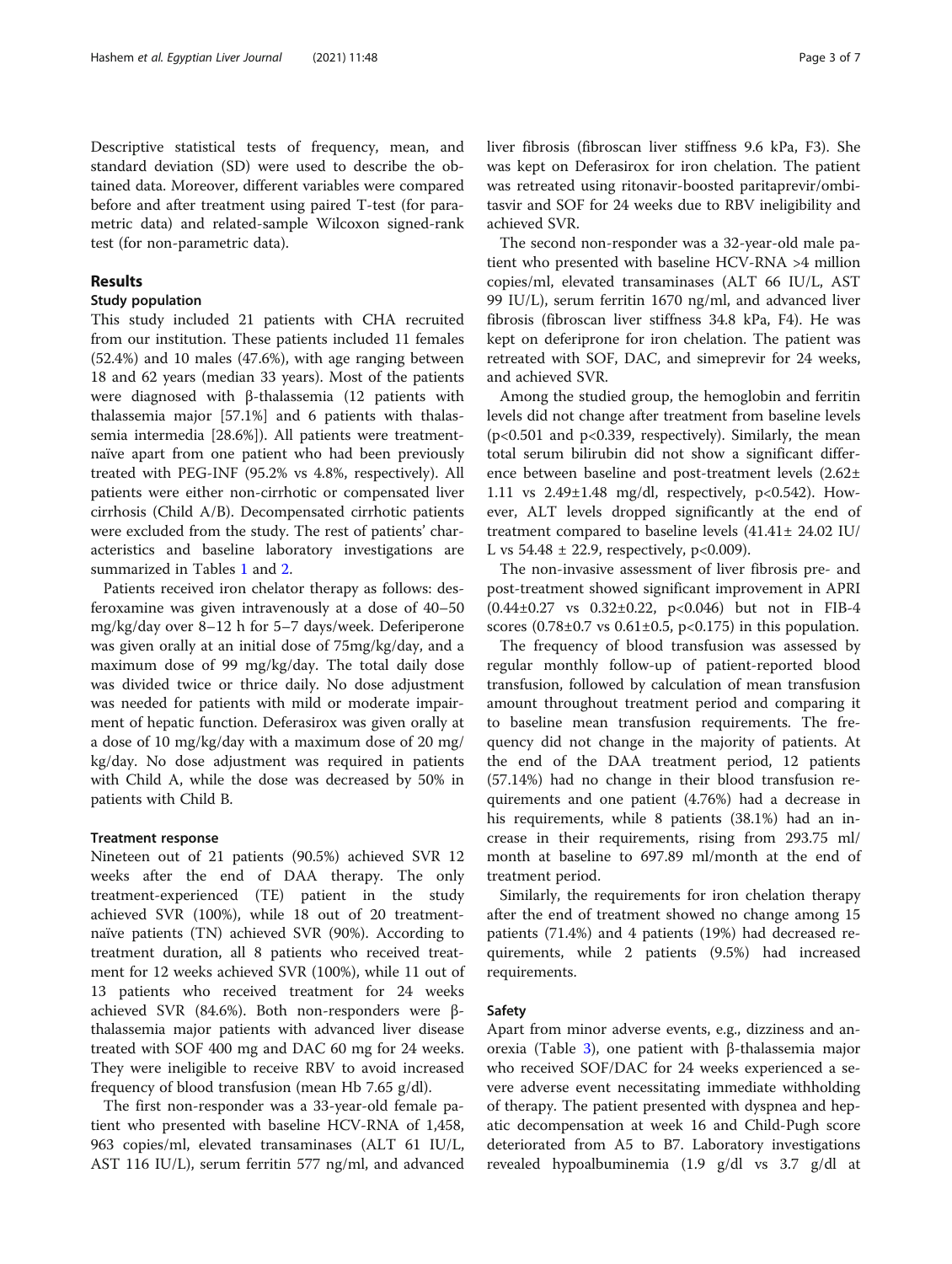<span id="page-3-0"></span>

| Characteristics                                            | Frequency (%)/mean±SD |
|------------------------------------------------------------|-----------------------|
| Gender                                                     |                       |
| Male                                                       | 10 (47.6%)            |
| Female                                                     | 11 (52.4%)            |
| Age (years)                                                | 18-62 (median 33)     |
| BMI ( $kg/m2$ )                                            | 24.4±3.67             |
| Treatment status                                           |                       |
| Naïve                                                      | 20 (95.2%)            |
| Experienced                                                | $1(4.8\%)$            |
| Treatment duration                                         |                       |
| 12 weeks                                                   | 8 (38.1%)             |
| 24 weeks                                                   | 13 (61.9%)            |
| Diagnosis                                                  |                       |
| β-Thalassemia major                                        | 12 (57.1%)            |
| β-Thalassemia intermedia                                   | 6 (28.6%)             |
| β-Thalassemia minor                                        | $1(4.8\%)$            |
| Sickle cell anemia                                         | $1(4.8\%)$            |
| Hemolytic anemia due to cryoglobulins and cold agglutinins | $1(4.8\%)$            |
| Child-Pugh score                                           |                       |
| Α                                                          | 13 (61.9%)            |
| B                                                          | 8 (38.1%)             |
| Blood transfusion                                          |                       |
| Regular                                                    | 18 (85.7%)            |
| Sporadic                                                   | 2 (9.5%)              |
| No                                                         | $1(4.8\%)$            |
| Iron chelators                                             |                       |
| <b>No</b>                                                  | 9 (42.86%)            |
| Deferoxamine                                               | 4 (19.05%)            |
| Deferiprone                                                | 3 (14.28%)            |
| Deferasirox                                                | 5 (23.81%)            |

| Table 2 Comparison between baseline and end-of-treatment       |
|----------------------------------------------------------------|
| laboratory investigations among enrolled patients with CHA and |
| <b>HCV</b>                                                     |

| Lab              | Mean $\pm$ SD   | Significance            |         |
|------------------|-----------------|-------------------------|---------|
|                  | <b>Baseline</b> | <b>End-of-treatment</b> |         |
| $Hb$ (q/dl)      | $8.51 + 1.28$   | $8.4 + 1.2$             | p<0.501 |
| Ferritin (ng/ml) | 1807.63+1480.36 | 1762.63+1918.7          | p<0.339 |
| T.Bil (mg/dl)    | $2.62 + 1.11$   | $7.49 + 1.48$           | p<0.542 |
| ALT (IU/I)       | 54.48+22.9      | $41.41 + 24.02$         | p<0.009 |
| Albumin (g/dl)   | $4.09 + 0.48$   | $4.3 \pm 0.5$           | p<0.182 |
| <b>INR</b>       | $1.17 + 0.09$   | $1.2 + 0.14$            | p<0.341 |
| $FIB-4$          | $0.78 + 0.7$    | $0.61 + 0.5$            | p<0.175 |
| <b>APRI</b>      | $0.44 \pm 0.27$ | $0.32 + 0.22$           | p<0.046 |

|  |  |  |  |  |  | Table 3 Adverse events reported during treatment |
|--|--|--|--|--|--|--------------------------------------------------|
|--|--|--|--|--|--|--------------------------------------------------|

| Adverse event      | Number (%)  |
|--------------------|-------------|
| <b>No</b>          | 16 (76.19%) |
| <b>Dizziness</b>   | 1(4.76%)    |
| Anorexia           | 1(4.76%)    |
| Sleepiness         | 1(4.76%)    |
| Menorrhagia        | 1(4.76%)    |
| Sickle cell crisis | 1(4.76%)    |
| Decompensation     | 1(4.76%)    |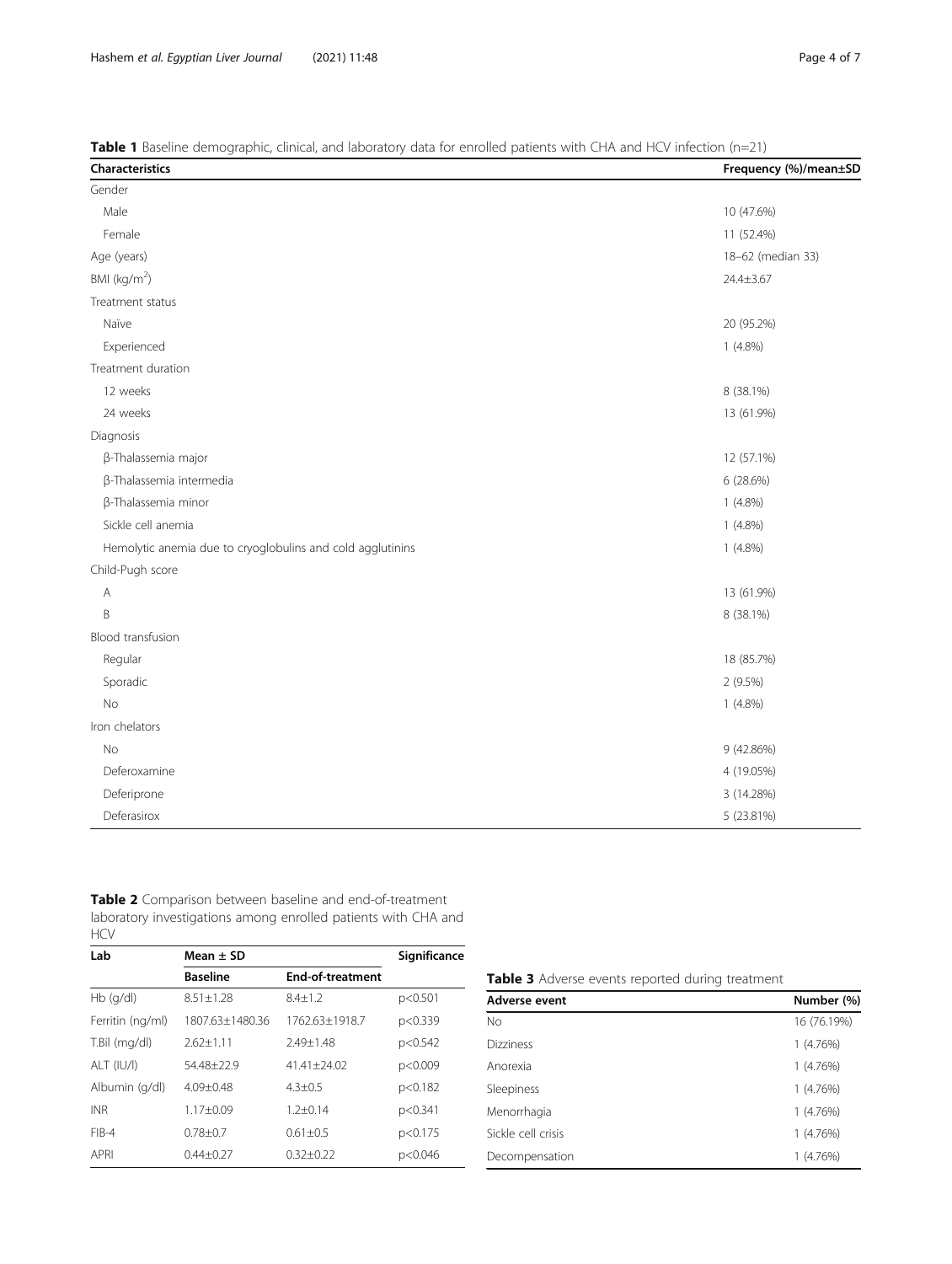baseline) and hyperbilirubinemia (2.6 mg/dl vs 1.9 mg/dl at baseline). A computed tomography of the chest revealed bilateral pleural effusion, and a small rim of pericardial effusion. The patient was admitted to the hospital for management and follow-up. All lab parameters improved thereafter, and the patient achieved SVR.

Another patient experienced a sickle cell crisis at week 12; vaso-occlusive painful crises with generalized severe bone pains and chest pain which resolved by intravenous fluid replacement therapy and packed RBCs. This patient had another episode of sickle cell crisis 3 month following the completion of DAA treatment, which increases the possibility of a non-treatment-related adverse event.

## **Discussion**

HCV infection represents a major clinical health issue in patients with CHA. About 70–80% of infected patients develop chronic hepatitis and up to 20% progress to cirrhosis [\[12\]](#page-5-0).

The introduction of DAAs has dramatically changed HCV treatment due to its high efficacy (>90%) and superior safety profile compared to INF-based therapy. Although limited data exist on the use of DAAs in hepatitis C patients with chronic hemolytic anemias, current guidelines recommend using DAAs in this group of patients [[8\]](#page-5-0).

The current study showed a high SVR of 90.5%, which agrees with other studies done on this special population of patients by Nagral and Alvi and their colleagues showing SVR of 100% using different DAA regimens including fixed dose combination of Ledipasvir (LED/SOF) with and without RBV, and fixed dose combination of Velpatasvir/SOF, in addition to SOF/DAC [[7,](#page-5-0) [13\]](#page-5-0).

Moreover, a large multi-center phase 3 study done on 156 patients with different inherited blood disorders including β-thalassemia and sickle cell anemia reported SVR of 93.5% using fixed dose combination of elbasvir/ grazoprevir for 12 weeks [\[14\]](#page-5-0). This variability in the treatment regimens used further proves the efficacy of different DAA regimens in management of HCV in patients with CHA.

In contrast, the high SVR in our study differs from a multi-center study done by Di Marco et al. on 230 patients with thalassemia major, which showed very low SVR ranging from 37 to 62% across different HCV genotypes. The main explanation for this contradiction is due to the fact that this study used Peg-interferon (Peg-INF) and RBV not DAAs [[15\]](#page-5-0).

Our study achieved complete cure of a single patient with sickle cell anemia, agreeing with a study done by Moon et al. including 10 patients with SVR achieved in 9 patients and failure of only one patient due to drug

Our results therefore confirm that the advent of DAAs has revolutionized the treatment of CHC in subjects with CHA. Not only the rate of premature withdrawal because of adverse events has been reduced to zero while it was as high as 25% with INF-containing regimens, but also the achievement of SVR has dramatically increased from a range of 28 to 66% in patients under INF monotherapy, and from a range of 31 to 93% in patients treated with PEG-INF and RBV to results close to 100% in patients treated with DAAs [\[15](#page-5-0)].

This study showed that there was a statistically significant reduction in ALT at end-of-treatment, agreeing with other different studies on patients with thalassemia major (p<0.009) [[8,](#page-5-0) [14](#page-5-0), [17](#page-5-0)]. The significant drop in ALT paralleled the drop in the levels of HCV RNA. This could be attributed to the reduction in the liver parenchymal inflammation.

A prospective Indian study assessing the safety and efficacy of SOF-based DAAs including 29 thalassemic patients showed significant decline in serum ferritin levels after treatment despite an increase in transfusion requirements during treatment [\[18\]](#page-6-0). Similar results have been presented by Nagral, Alvi, Ponti, and their colleagues [[13,](#page-5-0) [19](#page-6-0), [20\]](#page-6-0). Similarly, the present study showed that there was a decline in serum ferritin at end-oftreatment although it was not statistically significant (1807.63±1480.36 vs 1762.63±1918.7 ng/ml, p<0.339). This decline could be due to the use of chelation therapy prior to initiation of DAA therapy to prevent iron overload.

The change in Hb levels was not statistically significant when compared pre- and post-treatment as the study conducted by Nagral and his colleagues [\[20\]](#page-6-0).

The effect of new antivirals on blood consumption in our cohort was negligible, 38.1% of the patients experienced increase in blood requirements while the majority (57.14%) did not experience any change in transfusion requirements.

In the present study, most patients (71.4%) had no change in their iron chelator requirements, 4 patients (19%) had a decrease, while 2 patients (9.5%) had an increase in their requirements. This comes in accordance with other studies in which there was no significant difference in requirements of iron chelators when compared pre- and 3-month post-treatment [\[17](#page-5-0), [20\]](#page-6-0).

Most patients did not experience any side effects during treatment, and the side effects reported were negligible in comparison with those depicted in previous antiviral regimens including INF. The most relevant side effect was hepatic decompensation in one patient which necessitated treatment discontinuation.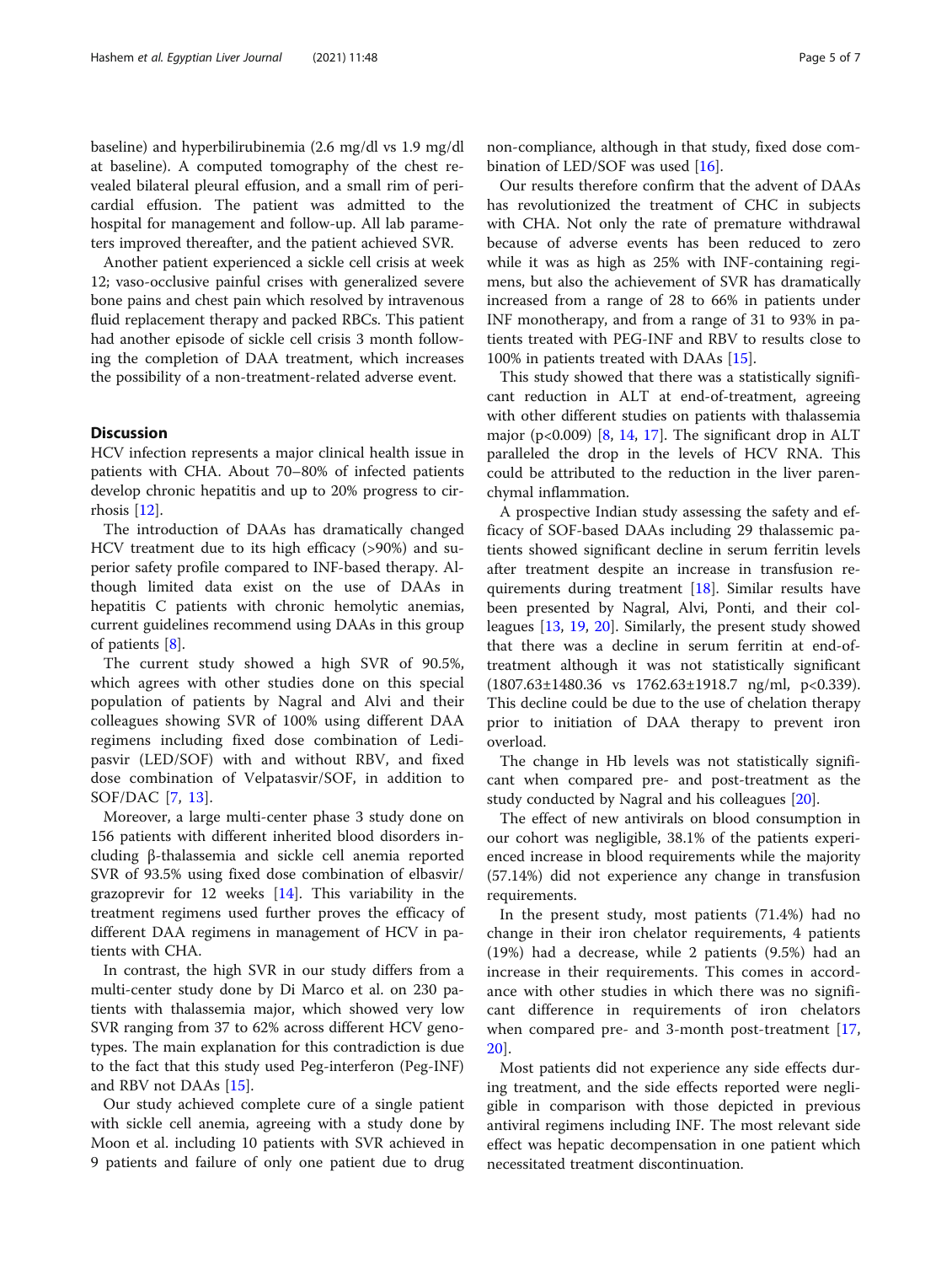## <span id="page-5-0"></span>Conclusion

RBV-free DAAs are considered safe, tolerable, and effective modalities in treatment of hepatitis C patients with CHA. Microelimination of HCV in special patients' populations is currently the accepted pragmatic approach to aid in achieving global goals for elimination of HCV worldwide. However, this study was limited by relatively small sample size, and absence of patients with decompensated liver cirrhosis. More studies are needed to address such aspects in the future.

#### **Abbreviations**

ALT: Alanine aminotransferase; AST: Aspartate aminotransferase; CBC: Complete blood count; CHA: Chronic hemolytic anemia; DAAs: Directacting antivirals; DAC: Daclatasvir; HBV: Hepatitis B virus; HCV: Hepatitis C virus; HIV: Human immune-deficiency virus; INR: International normalization ratio; LED: Ledipasvir; PEG-INF: Pegylated interferon-α; RBV: Ribavirin; RT-PCR: Real-time polymerase chain reaction; SOF: Sofosbuvir; SVR12: Sustained virological response at 12 weeks post-treatment; WHO: World Health Organization

#### Acknowledgements

None.

## **Declarations**

.

#### Authors' contributions

WH formulated the research idea and shared in the data collection, analysis, and manuscript revision. ME supervised the data analysis and manuscript drafting. OA shared in the manuscript revision. HD, MS, and AS analyzed the collected data and revised the final manuscript. MN shared in the data collection and manuscript drafting. SI shared in the statistical analysis of collected data, together with manuscript revision. AM shared in formulation of research hypothesis, data processing, statistical analysis, and drafting of final manuscript. All authors have read and approved the final manuscript.

#### Funding

Not applicable.

#### Availability of data and materials

The datasets used and analyzed during the current study are available from corresponding author upon reasonable request.

#### Ethics approval and consent to participate

All subjects involved in the study signed an informed written consent to participate. The study was approved by the Ethical Review Board of our institution (Reference Number: FMASU M S 67/2019). The study protocol conforms to the ethical guidelines of the 1975 Declaration of Helsinki as reflected in a priori approval by the institution's human research committee.

#### Consent for publication

Not applicable.

#### Competing interests

All authors declare that they have no competing interests.

## Author details

<sup>1</sup>Gastroenterology, Hepatology and Internal Medicine Department, Ain Shams University, Cairo, Egypt. <sup>2</sup> Department of Paediatrics and Clinical Research Center, Ain Shams University, Cairo, Egypt. <sup>3</sup>Tropical Medicine Department, Ain Shams University, Cairo, Egypt. <sup>4</sup>Clinical Haematology and Internal Medicine Department, Ain Shams University, Cairo, Egypt. 5 Department of Clinical Pathology, Ain Shams University, Cairo, Egypt.

## Received: 27 January 2021 Accepted: 2 June 2021 Published online: 09 June 2021

#### References

- 1. Haley K (2017) Congenital hemolytic anemia. Med Clin N Am 101:361–374
- 2. Mahmoud RA, El-Mazary AAM, Khodeary A (2016) Seroprevalence of hepatitis C, hepatitis B, cytomegalovirus, and human immunodeficiency viruses in multitransfused thalassemic children in Upper Egypt. Adv Hematol 2016:1–7. <https://doi.org/10.1155/2016/9032627>
- 3. Brown RS, Gaglio PJ (2003) Scope of worldwide hepatitis C problem. Liver Transpl 9(11)
- 4. WHO. Hepatitis C. 2019 [cited 2019 Nov 1]; Available from: [https://www.](https://www.who.int/news-room/fact-sheets/detail/hepatitis-c) [who.int/news-room/fact-sheets/detail/hepatitis-c](https://www.who.int/news-room/fact-sheets/detail/hepatitis-c)
- 5. Al-Sharifi L, Murtadha J, Shahad A, Mohammed Y, Sura J, Waleed Z, Raheeq M, Sura A, Ehab H, Shahad M, Abbas Q (2019) Prevalence of hepatitis B and C in thalassemic patients and its relation with type of thalassemia, frequency of blood transfusion, and spleen status. Med J Babylon 16(2):108. [https://doi.org/10.4103/MJBL.MJBL\\_6\\_19](https://doi.org/10.4103/MJBL.MJBL_6_19)
- 6. Casu S, Balestrieri C, Figorilli F, Onali S, Serra G, Chessa L, Lai ME (2014) P1155 safety and efficacy of PEG-IFNa2a and ribavirin for treatment of hepatitis C in Sardinian adult patients with thalassemia major: a single centre real life experience. J Hepatol 60(1):S468. [https://doi.org/10.1016/S01](https://doi.org/10.1016/S0168-8278(14)61315-5) [68-8278\(14\)61315-5](https://doi.org/10.1016/S0168-8278(14)61315-5)
- 7. Nagral A, Sawant S, Nagral N, Parikh P, Malde P, Merchant R (2017) Generic direct acting antivirals in treatment of chronic hepatitis C infection in patients of thalassemia major. J Clin Exp Hepatol 7(3):172–178 [cited 2019 Aug 8]. Available from: <http://www.ncbi.nlm.nih.gov/pubmed/28970702>
- 8. EASL Recommendations: Treatment of hepatitis C (2018) EASL-The Home of Hepatology. European Association for the Study of the Liver. [cited 2019 Nov 1]. Available from: [https://easl.eu/publication/easl-recommendations](https://easl.eu/publication/easl-recommendations-treatment-of-hepatitis-c/)[treatment-of-hepatitis-c/](https://easl.eu/publication/easl-recommendations-treatment-of-hepatitis-c/)
- Hirnschall G, Programme GH. WHO | Global health sector strategy on viral hepatitis 2016-2021. WHO. 2016;(May 2015):1–5. [cited 2020 Aug 31] Available from: [http://www.who.int/hepatitis/strategy2016-2021/ghss-hep/](http://www.who.int/hepatitis/strategy2016-2021/ghss-hep/en/) [en/](http://www.who.int/hepatitis/strategy2016-2021/ghss-hep/en/)
- 10. Lazarus JV, Wiktor S, Colombo M, Thursz M (2017) Micro-elimination a path to global elimination of hepatitis C. J Hepatol 67:665–666 [cited 2020 Aug 31], Available from: <https://pubmed.ncbi.nlm.nih.gov/28760329/>
- 11. Fitzgerald C. Hepatitis C "effectively eradicated" in haemophilia patients who were given contaminated blood. [cited 2020 Aug 31]. Available from: <https://www.thejournal.ie/hepatitis-c-3154653-Dec2016/>
- 12. Minola E, Prati D, Suter F, Maggiolo F, Caprioli F, Sonzogni A, Fraquelli M, Paggi S, Conte D (2002) Age at infection affects the long-term outcome of transfusion-associated chronic hepatitis C. Blood 99(12):4588–4591 [cited 2019 Nov 1], Available from: [http://www.ncbi.nlm.nih.gov/pubmed/1203](http://www.ncbi.nlm.nih.gov/pubmed/12036892) [6892](http://www.ncbi.nlm.nih.gov/pubmed/12036892)
- 13. Alvi MA, Arshad Cheema H, Saeed A, Batool S, Pakistan L, Cheema HA, Saeed A, Batool S (2018) Ribavirin free direct-acting antivirals in adolescents with hepatitis C and thalassemia. J Fatima Jinnah Med Univ 12:110–114
- 14. Hézode C, Colombo M, Bourlière M, Spengler U, Ben-Ari Z, Strasser SI, Lee WM, Morgan L, Qiu J, Hwang P, Robertson M, Nguyen BY, Barr E, Wahl J, Haber B, Chase R, Talwani R, Di Marco V (2017) Elbasvir/grazoprevir for patients with hepatitis C virus infection and inherited blood disorders: a phase III study. Hepatology. 66(3):736–745. [https://doi.org/10.1002/hep.2913](https://doi.org/10.1002/hep.29139) [9](https://doi.org/10.1002/hep.29139)
- 15. Di Marco V, D'Ambrosio R, Bronte F, Saracco G, Lanza AG, Forni G, Poggiali E, Calvaruso V, Borsellino GZ, Cuccia L, Gerardi C, Maggio A, Madonia S, Fiorenza F, Salvo A, Caruso V, Russello MI, Fidone C, Davì A, Squadrito G, Aulenti G, Filosa A, Cianciulli P, Lai ME, Piga A, on behalf ITHACA (Italy for THAalassemia, hepatitis C Advances) Group (2016) Dual therapy with peginterferon and ribavirin in thalassemia major patients with chronic HCV infection: Is there still an indication? Dig Liver Dis 48(6):650–655
- 16. Moon J, Hyland RH, Zhang F, Brainard DM, Lanzkron S, McHutchison JG, Sulkowski M (2017) Efficacy and safety of ledipasvir/ sofosbuvir for the treatment of chronic hepatitis c in persons with sickle cell disease. Clin Infect Dis 65(5):864–866. <https://doi.org/10.1093/cid/cix441>
- 17. Mehta R, Kabrawala M, Nandwani S, Desai P, Bhayani V, Patel S, Parekh V (2018) Safety and efficacy of sofosbuvir and daclatasvir for hepatitis C virus infection in patients with β-thalassemia major. J Clin Exp Hepatol 8(1):3–6. Available from:. <https://doi.org/10.1016/j.jceh.2017.06.002>